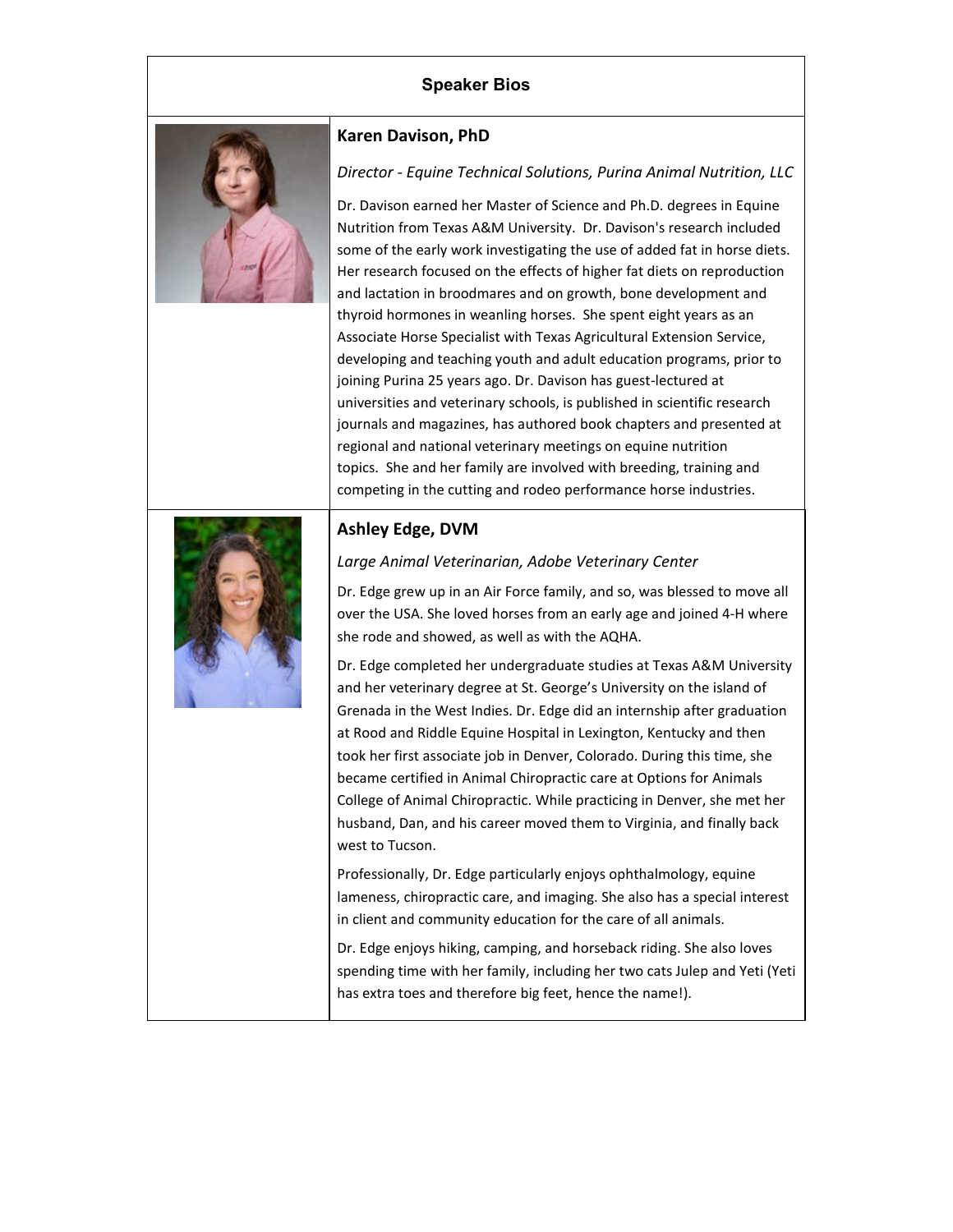

## **Olivier Fahrni**

*Farrier, E.L.P.O. Certified*

Olivier Fahrni is a horse trainer and farrier in Tucson, AZ. He arrived in Tucson in 2016 from Switzerland, where quality and precision are integral parts of the culture.

He originally came from dressage and competed for more than 20 years. Through his training he learned how to look at a horse, understand his movements, his balance and develop an exercise program which is adapted first to the horse. He switched to Western riding about 10 years ago improving even further on his ability to communicate and collaborate effectively with horses.

In his farrier work, Fahrni follows the ELPO protocol, (Equine Lameness Prevention Organization). He believes every horse deserves to have a specific and a holistic approach to their hoof care.



### **Betsy Greene, PhD**

# *Professor and Extension Horse Specialist The University of Arizona, Cooperative Extension*

Dr. Greene's educational programming focuses on preventative care and maintenance for horse health, biosecurity, safety, and identifying and addressing problems pertinent to Arizona horses and owners. She has been active in the national horse extension specialist group Extension Horses, Inc. [\(http://www.extensionhorses.org/\)](http://www.extensionhorses.org/) and has secured extramural funding for her research/outreach in biosecurity, pasture management, youth safety, and more. She collaborated with several state agencies to develop educational materials for equine owners and producers.

Her statewide extension program has a heavy emphasis on working with agricultural agents, 4-H leaders and youth to develop strong 4-H and youth educational programming, as well as addressing statewide industry issues. Dr. Greene has received state and national recognition for her teaching and extension efforts from professional societies including the Outstanding Professional of the Year (2015) from the Joint Council of Extension Professionals, was inducted as an Equine Fellow of the Equine Science Society (2017) and, most recently, was awarded the 2019 Extension Award from the Western Section American Society of Animal Science.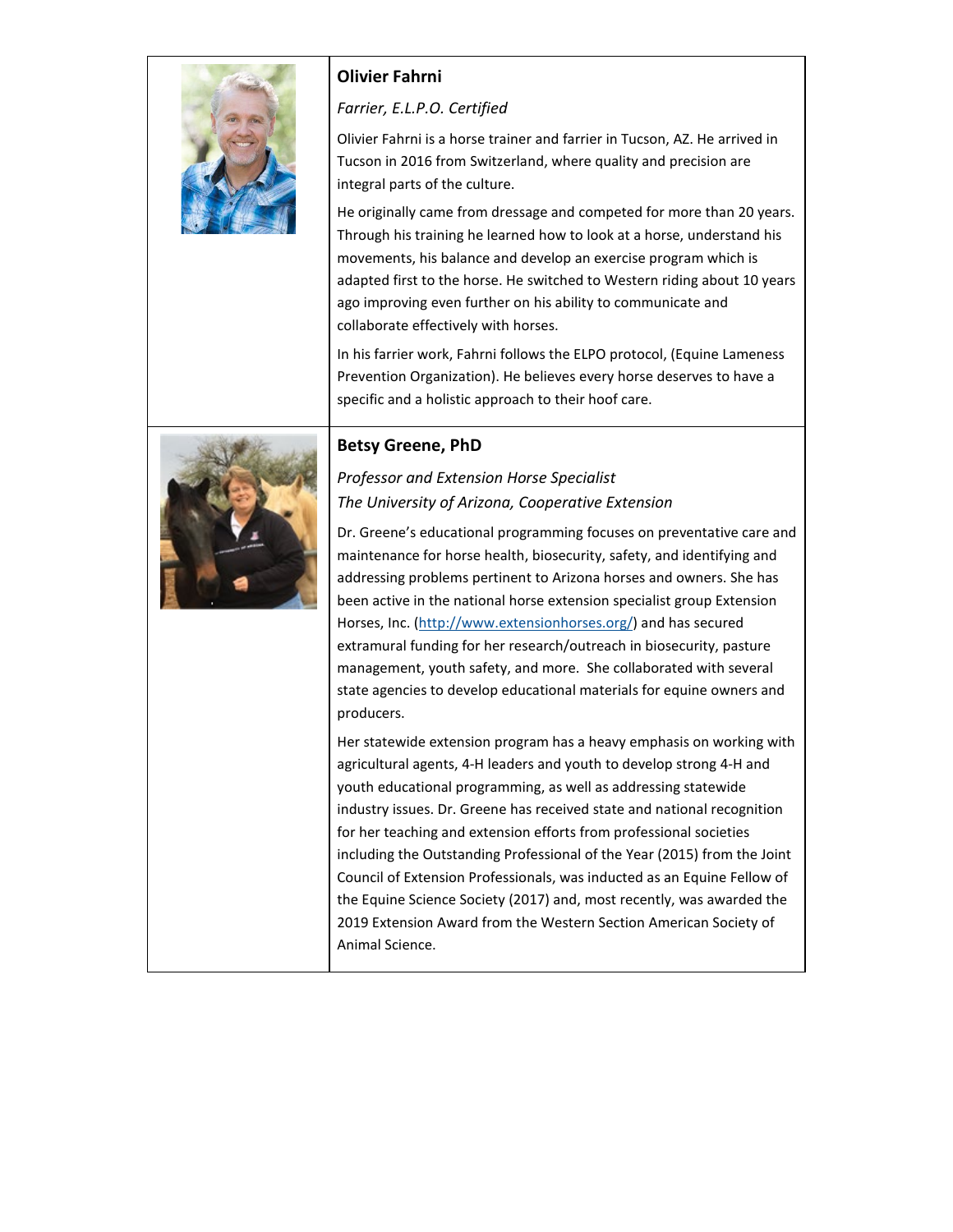

# **Lauren Hood, DVM (Formerly Hefton)**

*Large Animal Veterinarian, Adobe Veterinary Center*

Dr. Lauren Hood was born in Australia and lived in Irian Jaya, Indonesia; Reno, Nevada; and Santiago, Chile; before moving to Tucson in 2002. She graduated from Ross University of Veterinary Medicine and completed her clinic year at Oklahoma State University. After graduating Dr. Hood completed a 5 month internship with Durango Equine Veterinary Clinic in Buckeye, AZ. In her free time she enjoys hiking and traveling with her husband Rob, riding, and spending time with her cat (Camry) and black Lab (Jake).

Dr. Hood's special interests include theriogenology, internal medicine, and preventative care.

### **Alexis Ivanecky, DVM**





Dr. Ivanecky was born and raised here in Tucson, Arizona and attended the University of Arizona where she received her Bachelor of Science in Veterinary Science. She went on to complete veterinary school at Ohio State University.

Missing Tucson and the desert, Dr. Ivanecky returned to Tucson to start her career with Adobe Vet Center. Dr. Ivanecky grew up predominantly riding paints and quarter horses, showing mostly hunter jumpers. In her free time, she enjoys active outdoor hobbies including hiking, camping, horse-back riding, and off-roading. She also enjoys spending time with her boyfriend, friends, and family, including her cat Cleo and her Australian shepherds, Lyla and Shelby. Her professional interests include equine lameness, sports medicine, cardiology, ophthalmology, and preventative care.



# **Eddie McKenzie**

# *Certified Farrier, Certified Hoof Practitioner, Certified Natural Balance Farrier, E.L.P.O. Certification*

Eddie McKenzie has been working in Southern Arizona as a farrier for almost 20 years. He received his first certification in 2002 and has been educated by some of the most respected, recognized, and accomplished farriers and veterinarians throughout the equine industry including Gene Ovnicek and Dr. Ric Redden. He instructed horseshoeing at a farrier school for several years while still maintaining his own farrier business and enjoys developing the skills of upcoming farriers by sharing his knowledge and experience through apprenticeships. Eddie focuses much of his time with issues relating to equine lameness.

Prior to his farrier career, Eddie worked as an engineer in the laser telecom industry. His passion for sharing knowledge and teaching others was present in his earlier career as he taught classes in fiber optics at a community college in Maryland. He attended Allegany College and Frostburg University where he obtained his Electro-Mechanical Engineering degree. His passion for horses fueled his desire